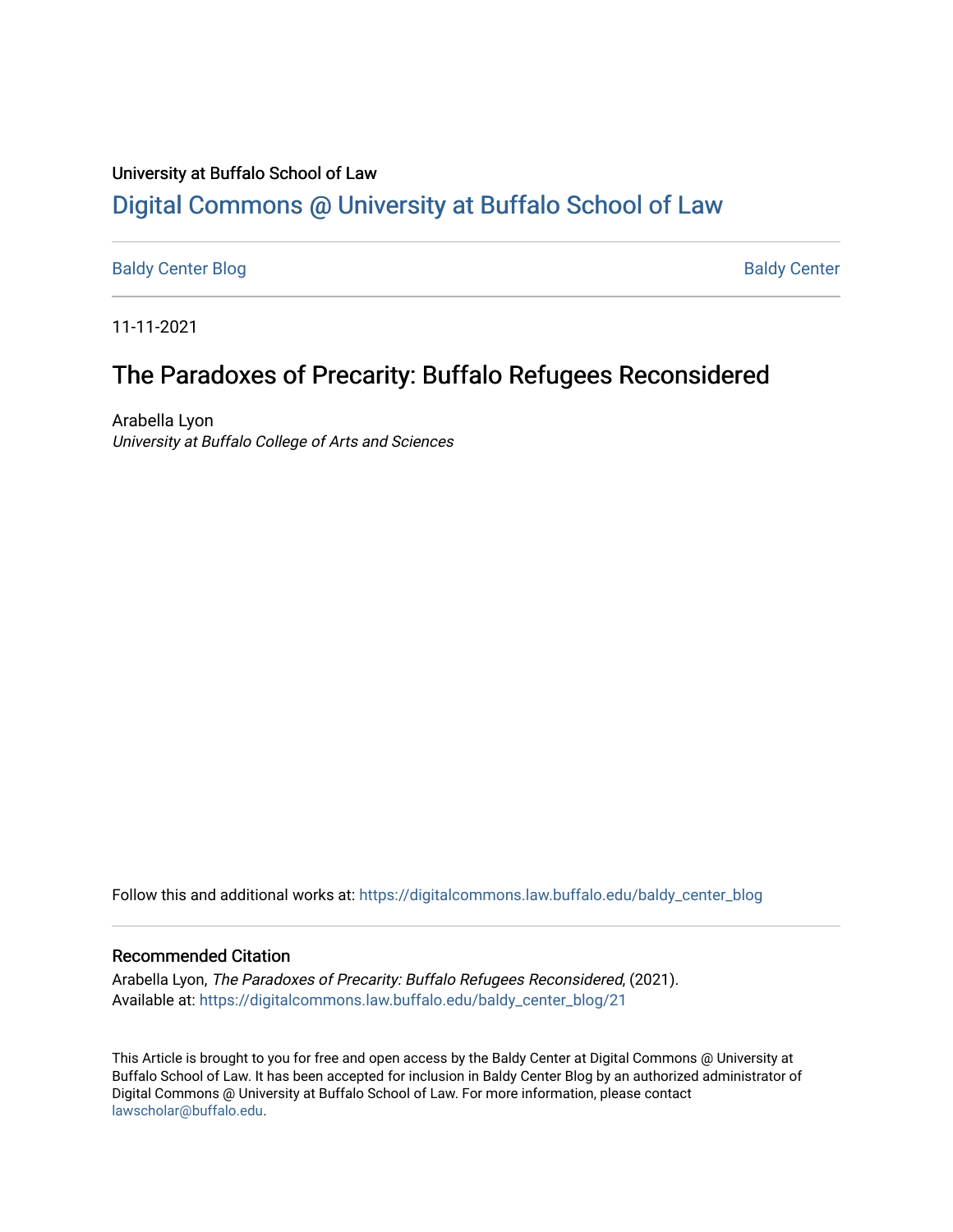# **[Post 21. Arabella Lyon: The Paradoxes of Precarity: Buffalo](http://www.buffalo.edu/baldycenter/multimedia/blog/21-22-posts.html#Arabella-Lyon)  [Refugees Reconsidered](http://www.buffalo.edu/baldycenter/multimedia/blog/21-22-posts.html#Arabella-Lyon)**



Buffalo, NY, photo by Shamir Hunley on [Unsplash.](https://unsplash.com/s/photos/buffalo-ny?utm_source=unsplash&utm_medium=referral&utm_content=creditCopyText)

**Blog Author: [Arabella Lyon, PhD,](https://arts-sciences.buffalo.edu/global-gender-sexuality/faculty/faculty-directory/arabella-lyon.html)** Professor Emerita, Department of Global Gender and Sexuality Studies

**Introduction:** Some legal scholars have responded to the liberal, autonomous subject by theorizing a vulnerable subject. In doing so, they recognize vulnerability as a universal and constant characteristic of the human condition. Alternatively, many humanists use a different conceptual frame which follows Judith Butler's distinction between precariousness as universal human vulnerability and the political state of precarity.Precarity is a useful critical tool because the rhetorical constructions of precarity demonstrate how activists and politicians create worldviews and assemble publics. Political cultures construct precarity, shifting the precarity of different people fluidly. On what days does the precarity of Afghan women exceed that of US soldiers? In an earlier study of the discourses surrounding Buffalo's refugees, I suggest that precarity is often denied or ignored, not just because people wish to be competent, but because dominant discourses obscure our ability to recognize precarity and its causes. Over a decade ago, Buffalo media occasionally worried about the precarity of refugees and their economic cost to the county. Now, it reports that refugees have stabilized the city's shrinking population, revitalized the city's West Side, and provided an international economic network.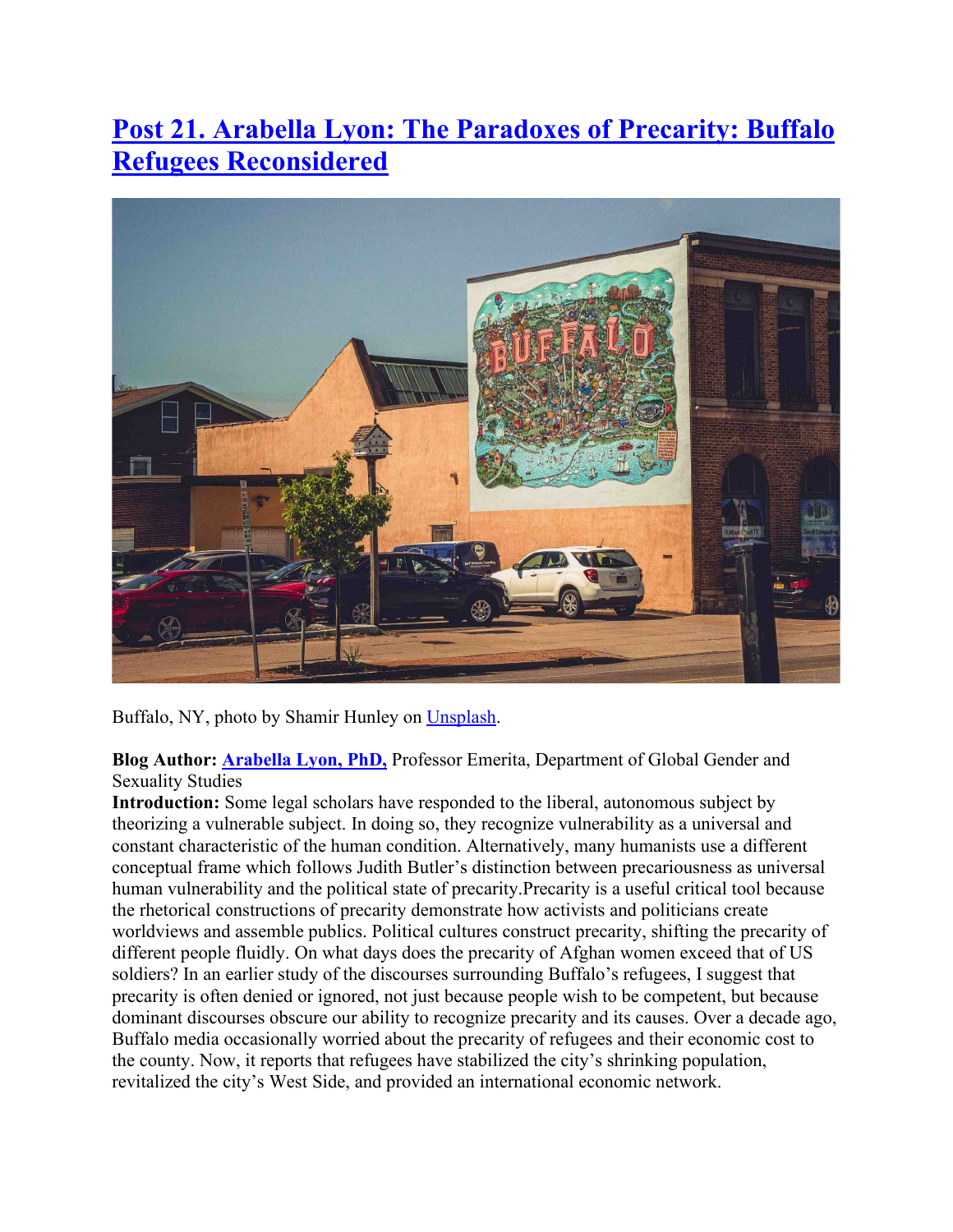#### **The Paradoxes of Precarity: Buffalo Refugees Reconsidered**

**Blog Author: [Arabella Lyon, PhD,](https://arts-sciences.buffalo.edu/global-gender-sexuality/faculty/faculty-directory/arabella-lyon.html)** Professor Emerita, Department of Global Gender and Sexuality Studies

*Keywords:* Refugee, Precarity, Neo-liberalism, Politics, Rhetoric, Humanists, Buffalo, Media, Economic Development, Multiculturalism.

Some legal scholars have responded to the liberal, autonomous subject by theorizing a vulnerable subject. In doing so, they recognize vulnerability as a universal and constant characteristic of the human condition.<sup>[1]</sup> Alternatively, many humanists use a different conceptual frame which follows Judith Butler's distinction between precariousness as universal human vulnerability and the political state of precarity[.\[ii\]](http://www.buffalo.edu/baldycenter/multimedia/blog/21-22-posts.html#_edn2) Precarity is a useful critical tool because the rhetorical constructions of precarity demonstrate how activists and politicians create worldviews and assemble publics[.\[iii\]](http://www.buffalo.edu/baldycenter/multimedia/blog/21-22-posts.html#_edn3) Political cultures construct precarity, shifting the precarity of different people fluidly. On what days does the precarity of Afghan women exceed that of US soldiers?

In an earlier study of the discourses surrounding Buffalo's refugees, I suggest that precarity is often denied or ignored, not just because people wish to be competent, but because dominant discourses obscure our ability to recognize precarity and its causes. [iv] Over a decade ago, Buffalo media occasionally worried about the precarity of refugees and their economic cost to the county. Now, it reports that refugees have stabilized the city's shrinking population, revitalized the city's West Side, and provided an international economic network. For example, in a 2016 *Buffalo News* editorial, Michael Weiner, the president of the United Way of Buffalo and Erie County, observed that Buffalo has gained from refugee entrepreneurship, cultural exchange, global connection, addition to the tax base, reversing population decline, and replenishing the 19 to 44 year old demographic. Tracking recent immigration on Buffalo's West Side, University at Buffalo sociologists Robert M. Adelman, Watoii Rabii, and Aysegul Balta Ozgen also observe that community organizations and local media both emphasize trends in housing and economic development, entrepreneurialism, and multiculturalism.

U.S. citizens are often celebrated as self-reliant and entrepreneurial; alternatively, refugees are characterized as precarious. In reversing these common places and denying the precarious lives of refugees, the Buffalo media creates a number of paradoxes. By denying precarity to refugees and constructing them as neoliberal subjects, it offers them a more secure place in the city, including them in an imagined community and representing them as active contributors. When the refugees are re-purposed as arriving to save the U.S. city, their precarity remains unrecognized, even unrecognizable, while the economic precarity of Buffalo is acknowledged. Neoliberal representations of refugees implicitly suggest that the Buffalo economy needs to be saved by geopolitical actions outside the U.S. borders. In characterizing forced migration as a source of development, the representations omit the failures of U.S. economic policies, here and abroad. Instead, they rearticulate the failures as opportunities, just not opportunities for longterm residents.

The representation of refugees as saving precarious U.S. cities—once revealed and analyzed disrupts the stability of neoliberal discourses and opens new possibilities for critical responses. If refugees become "We the People" through neoliberal imaginings, the usefulness of